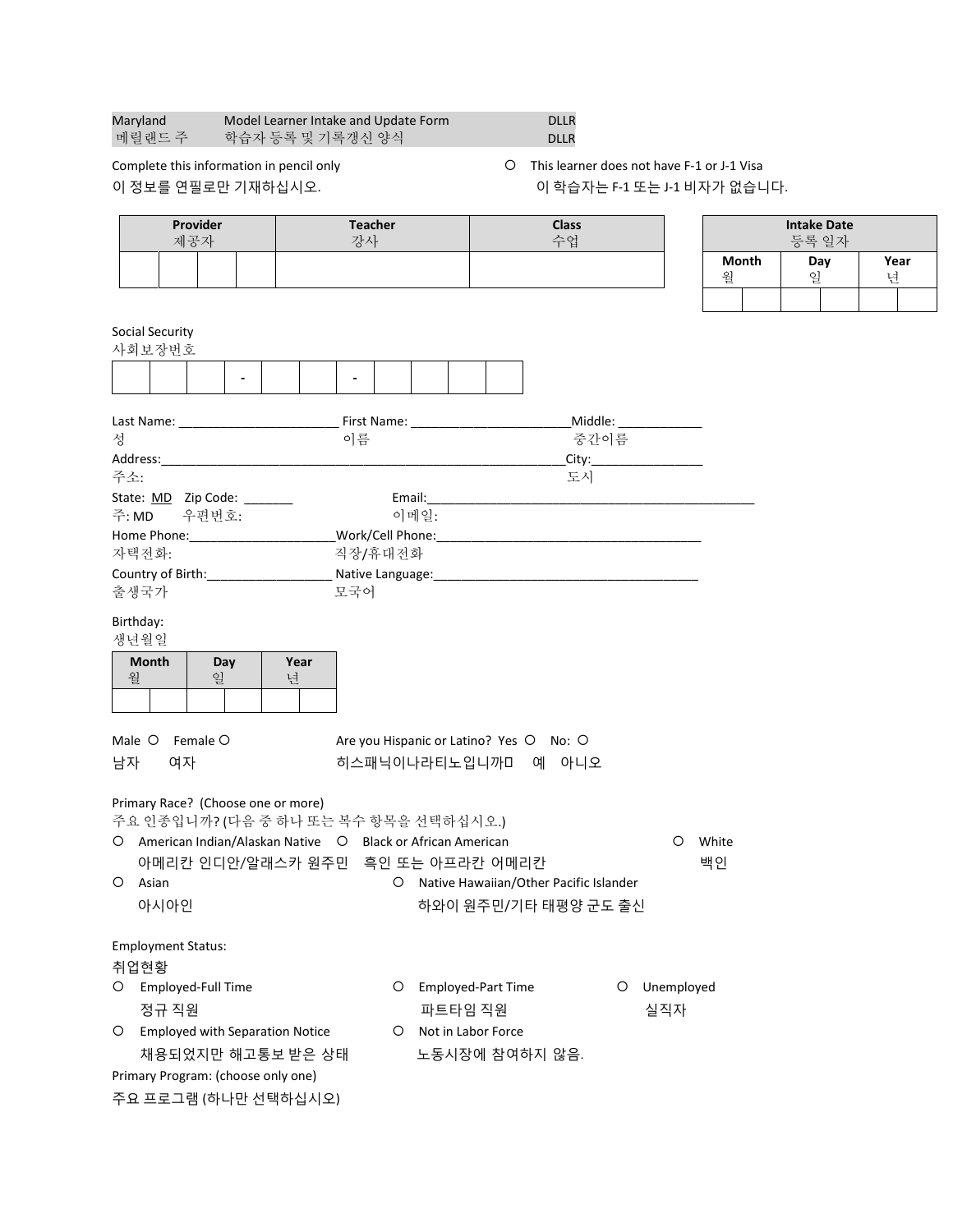| O | <b>Adult Basic Education</b>     |   | Corrections            | O | Maryland i-Pathways |
|---|----------------------------------|---|------------------------|---|---------------------|
|   | 성인 기초 교육                         |   | 교정                     |   | 메릴랜드 주 i 패스웨이       |
| O | <b>Adult Secondary Education</b> | Ő | <b>Family Literacy</b> | Ő | <b>MIBEST</b>       |
|   | 성인 2 차 교육                        |   | 가족 이해                  |   | <b>MIBEST</b>       |
| O | English as a Second Language     | O | Transition             | O | Workplace           |
|   | 2 차 언어로서의 영어                     |   | 전이                     |   | 작업장                 |
| O | <b>EL/Civics</b>                 |   | <b>NFDP</b>            | O | Other:              |

EL/공민 gkr NEDP NEDP 기타:

Secondary Program: (choose only one if applicable) 2 차 프로그램: (해당될 경우 하나만 선택하십시오)

| O Distance Learning | O Homeless Literacy |
|---------------------|---------------------|
| 원격교육                | 노숙 이해               |

Education:

O IELCE (Integrated English Literacy & Civics Education) IELCE (영어 독해 및 공민학 통합 교육)

교육: What is the highest grade you completed? 최종 학력이 어떻게 됩니까? Were you in special education? 특수교육을 받고 있습니까? Yes:  $\begin{bmatrix} 1 & 0 \\ 0 & 0 \end{bmatrix}$ No:  $\frac{100}{100}$  | 0 Did you go to school in the USA? 미국에서 학교를 다녔습니까? Yes:  $\begin{bmatrix} 1 & 1 \\ 0 & 1 \end{bmatrix}$ No: ....<br>아니오 <u>|</u> ㅇ Did you receive a HS diploma or alternate credential? 고등학교 졸업장이나 기타 대안 증명서를 받았습니까? Yes:  $\begin{bmatrix} 1 & 0 \\ 0 & 0 \end{bmatrix}$ No: ....<br>아니오 <u>|</u> ㅇ Did you receive a GED®? GED 를 받았습니까? Yes:  $\frac{1}{\alpha}$  |  $\circ$ No: ....<br>아니오 <u>|</u> ㅇ Did you attend college, but not receive a degree? 대학교를 받았지만 학위는 받지 않았습니까? Yes:  $\frac{1}{\alpha}$  |  $\circ$ No: ....<br>아니오 <u>|</u> 이 Did you complete college or a professional degree? 대학교을 졸업하였거나 기타 전문 학위를 받았습니까? Yes:  $\frac{1}{\alpha}$  |  $\circ$ No: 아니오  $\vert$  이

Are you in the Corrections System?

교정 시설에 수용되어 있습니까? O No  $O$  Yes-Community  $O$  Yes-County 아니오 기대 예 – 지역 시설 예정 예 – 카운티 시설 Yes-Federal Yes-State **DOC** #:\_\_\_\_\_ 예 – 연방 시설 예 – 주 DOC#: Barriers to employment? Yes: O No: O (choose one or more if "yes") 취업 방해물이 있습니까? 예 아니오 ("예"로 대답 시 아래에서 하나를 선택하십시오) O Cultural Barriers **C** Ex-Offender **Eximits C** External Barriers **C** Low Literacy Levels 문화적 방해물 전화 대표 전과자 전과 전 전 전 기능 이해도 있는 것이 없는 것이 없다. O Disabled **Solution C** Exhausting TANF within 2 yrs . C Migrant Farmworker 장애 2 년 이내에 TANF 소진 이민 농장 노동자 Displaced Homemaker Foster Care Youth Seasonal Farmworker 실향주부 기대 기대 대학 이 이 시간이 어느 시간이 되었다. 이 시간에 대해 사용하게 되어 있다.